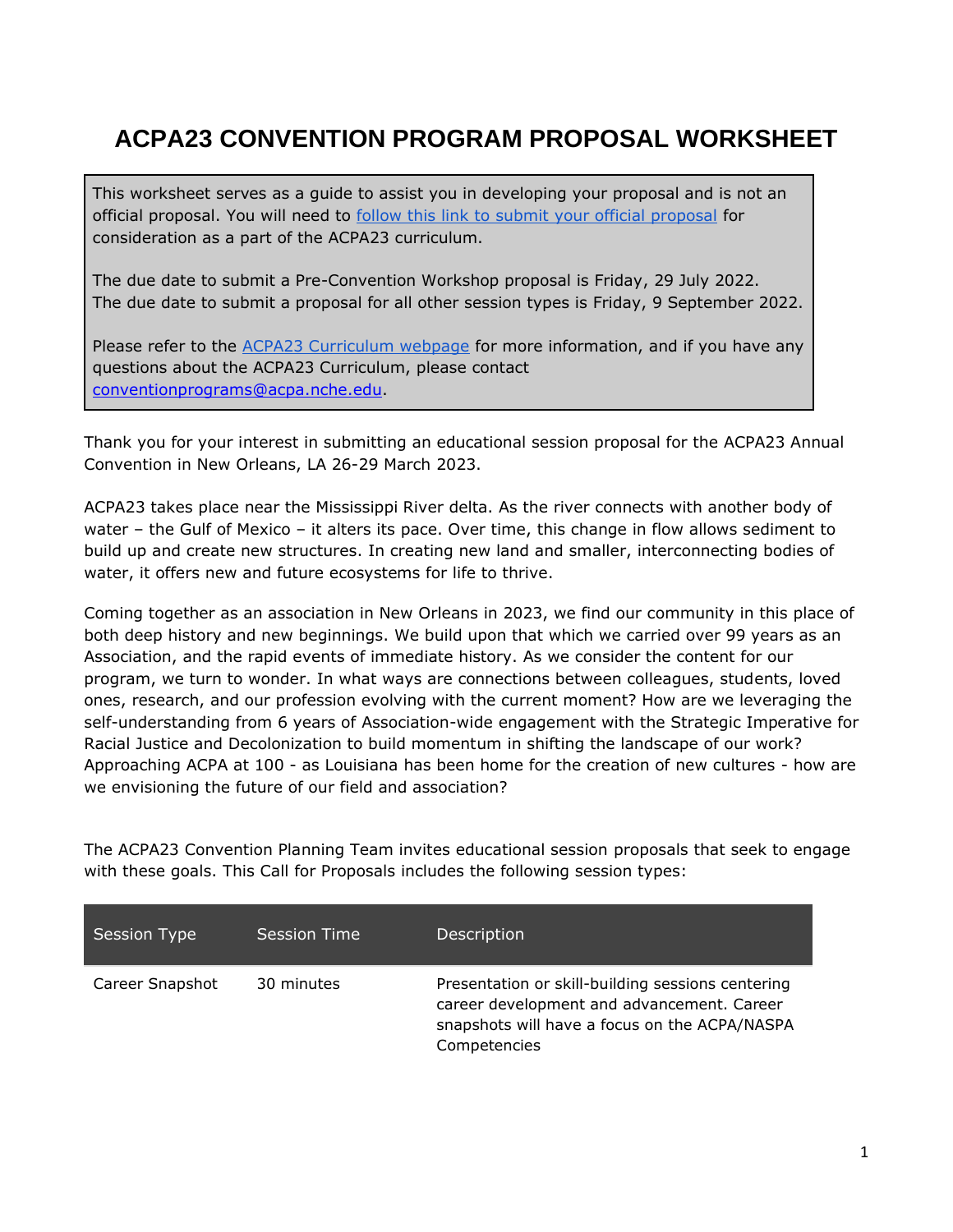| Convention<br>Program       | 60 minutes   | Presentation or panel sessions on a specific<br>topic.                                                                                                                                                                                                                                                                                                                                                                                                                                                                                                                                                                                                                                                  |
|-----------------------------|--------------|---------------------------------------------------------------------------------------------------------------------------------------------------------------------------------------------------------------------------------------------------------------------------------------------------------------------------------------------------------------------------------------------------------------------------------------------------------------------------------------------------------------------------------------------------------------------------------------------------------------------------------------------------------------------------------------------------------|
| Pre-Convention<br>Workshops | 4 or 6 hours | Workshops meant for an in-depth discussion on<br>current and emerging topics that transform<br>higher education. 4-hour sessions will be Sunday<br>morning $(9:00 \text{ am} - 1:00 \text{ pm})$ . 6-hour sessions<br>will be Saturday afternoon/evening (12:00 pm -<br>$6:00 \text{ pm}$ )                                                                                                                                                                                                                                                                                                                                                                                                             |
| Experiential<br>Program     | 60 minutes   | ACPA23 is excited to once again offer<br>Experiential Programs as a way to highlight<br>the creative talents and ideas our members<br>possess. We invite you to consider what<br>you're passionate about & willing to share<br>with others. As we dream towards what our<br>time together will be and embark on a time of<br>celebration in New Orleans, how can you use<br>your gifts to engage learners in your session<br>in ways that shift beyond lectures and slides?<br>Then this space is for you! Come ready to<br>present, share with others & engage in<br>community with a unique modality that could<br>include but is not limited to spoken word, art,<br>film, and musical performances. |

ACPA members of color, trans members, women, members with a disability, and members with other minoritized or silenced identities are encouraged to submit program proposals for the ACPA23 Convention in New Orleans.

The following sections are representative of information needed for ALL educational session types. Some sections are not needed for specific educational session types. Prior to filling out your proposal, we recommend clicking the radial button next to the session type as that will reveal sections required for that educational session. Please note the fillable content areas below do not have a word limit and will not restrict the amount of words you use. You will need to monitor the word count.

# Presenter Information

### Coordinating Presenter

On the online form, you will be asked to select a Coordinating Presenter who will start the initial online proposal form. You will need to search the Coordinating Presenter in the ACPA Member Database by either First Name, Last Name, or Email Address. If the Coordinating Presenter is not in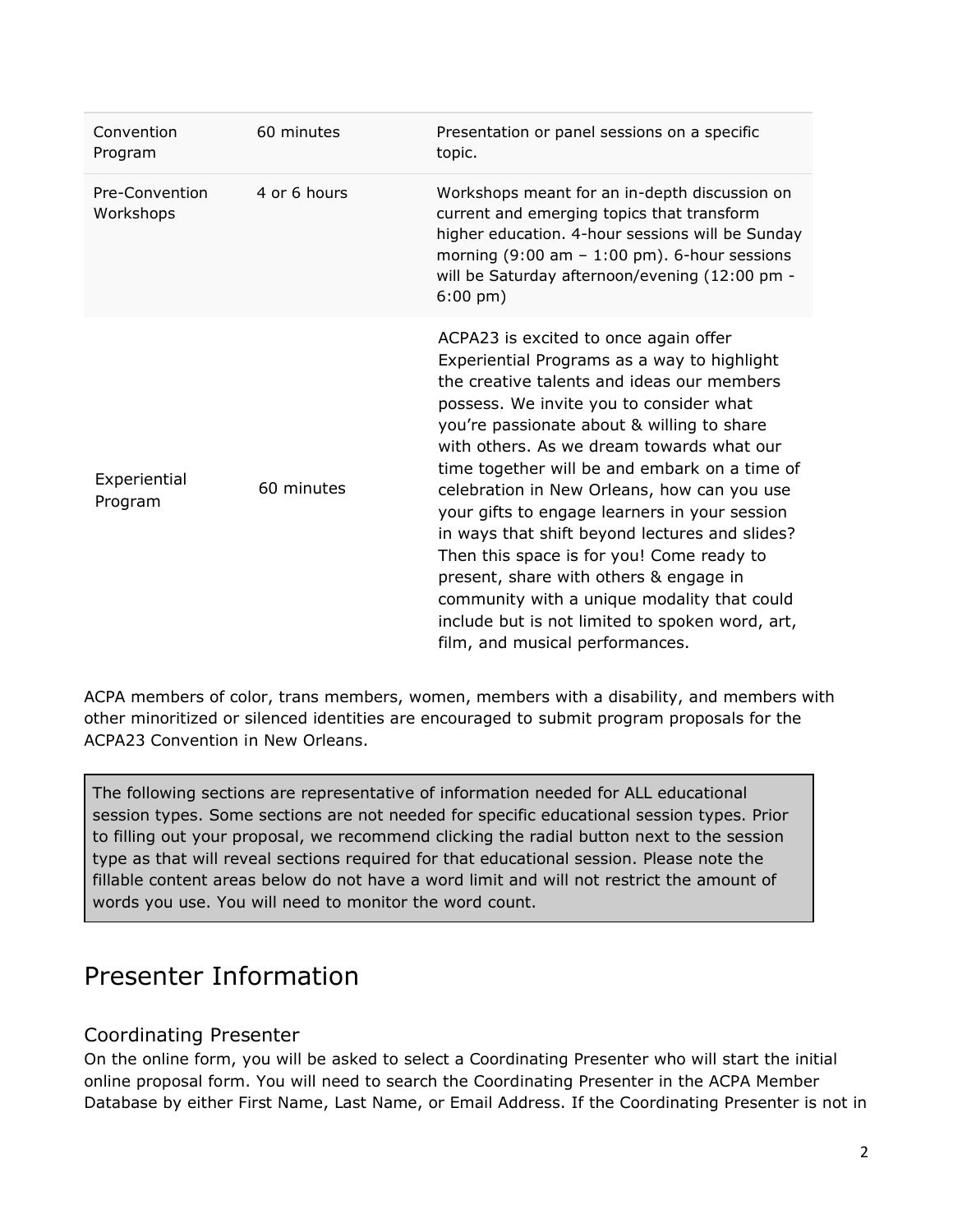the ACPA Database, select Search Again to create a new profile for the Coordinating Presenter. The Coordinating Presenter will be asked to provide profile information including First Name/Family Name, Last Name/Family Name, Title, College/University/Organization, Address, Phone, and Email Address.

NOTE: You will have the opportunity to add the name and contact information for any copresenters on the final proposal submission page titled Proposal Review.

#### Presenter Experience (300-word limit)

To aid the review process, describe each presenter's familiarity and/or experience with the topic.

Include pertinent information, but DO NOT INCLUDE ANY NAMES OR OTHER CHARACTERISTICS THAT CLEARLY IDENTIFY THE PRESENTER(S). Here are two examples of how to craft the description without including identifying information:

- Presenter one is an academic advisor in a business school at a large public university. They engage in an intrusive advising model in their workspace, and they have been presenting on the efficacy of this model for underrepresented students over the past four years.
- The presenter is a tenured faculty member at an urban research extensive university in the midwest. Their research focuses on the influence of family on first-generation students of color in predominantly white institutions. They have published over 20 articles on the topic in various research journals.

If your session has multiple presenters, the ACPA23 Program Team encourages you to include individuals with differing institutions, functional areas, or professional experiences. The ACPA23 Convention Team may connect individual session presenters with similar topics and ask for those proposals to be combined into one session.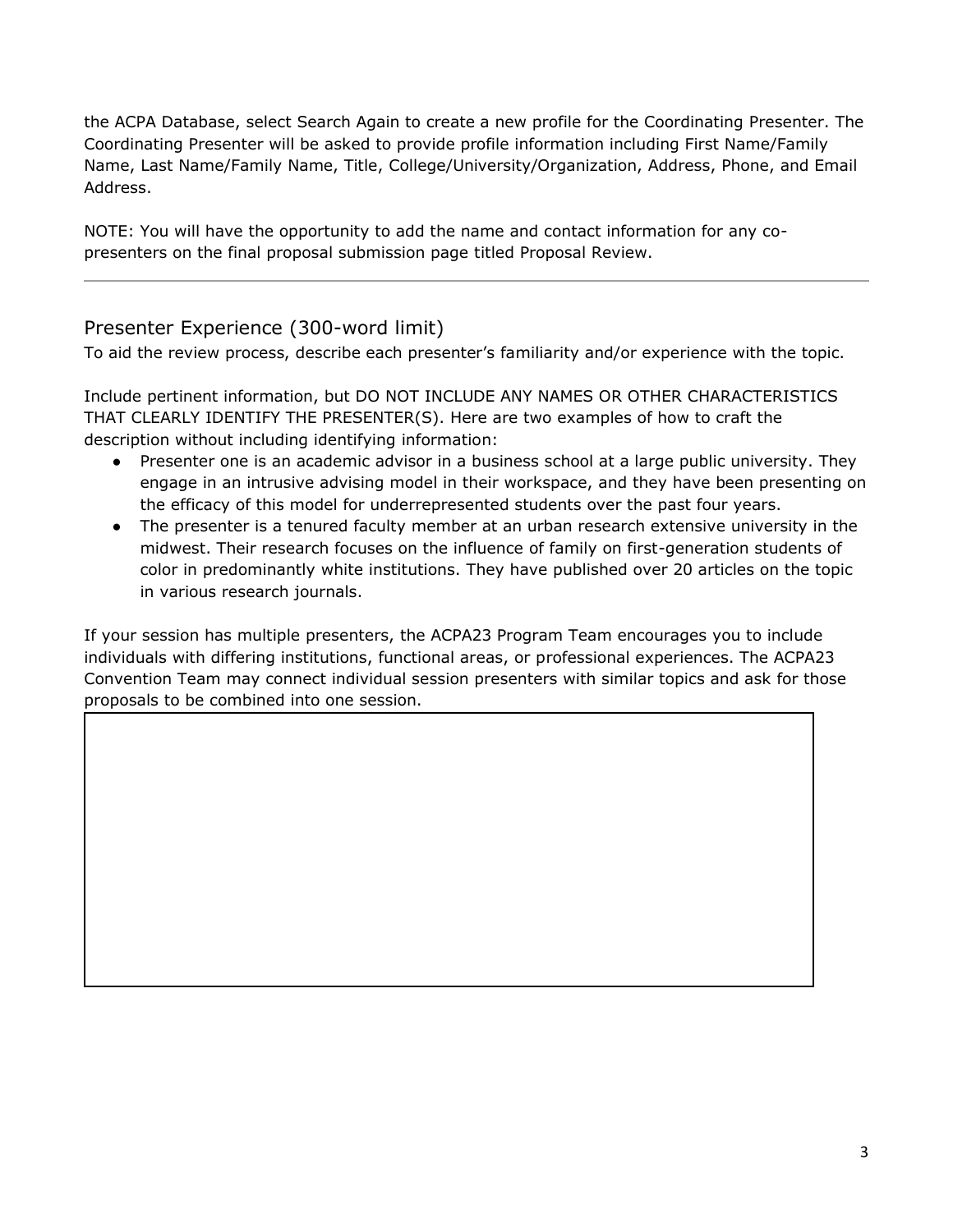# Session Information

### ACPA Equity and Inclusion Statement

ACPA -- College Student Educators International actively promotes and recognizes principles of fairness, equity, and social justice in relation to, and across, intersections of race, age, color, disability, faith, religion, ancestry, national origin, citizenship, sex, sexual orientation, social class, economic class, ethnicity, gender identity, gender expression, and all other identities represented among our diverse membership.

By appreciating the importance of inclusion, we acknowledge that the collective and individual talents, skills, and perspectives of members, constituent groups, and partners foster a culture of belonging, collaborative practice, innovation, and mutual respect. ACPA seeks to empower and engage professionals, scholars, and partners in actions that productively contribute to accomplishing the goals of our association.

For more information about ACPA's Equity and Inclusion Statement, please visit: [https://www.myacpa.org/equity-and-inclusion-statement.](https://www.myacpa.org/equity-and-inclusion-statement) 

❏ I acknowledge my proposal meets the expectations reflected in the ACPA Equity and Inclusion Statement. This is a required field.

#### Session Type

Please select the type of educational session you are submitting a proposal for:

| <b>Session Type</b>         | Session Time | Description                                                                                                                                                                                                                                                                        |
|-----------------------------|--------------|------------------------------------------------------------------------------------------------------------------------------------------------------------------------------------------------------------------------------------------------------------------------------------|
| Career Snapshot             | 30 minutes   | Presentation or skill-building sessions centering<br>career development and advancement. Career<br>snapshots will have a focus on the ACPA/NASPA<br>Competencies                                                                                                                   |
| Convention<br>Program       | 60 minutes   | Presentation or panel sessions on a specific<br>topic.                                                                                                                                                                                                                             |
| Pre-Convention<br>Workshops | 4 or 6 hours | Workshops meant for an in-depth discussion on<br>current and emerging topics that transform<br>higher education. 4-hour sessions will be Sunday<br>morning $(9:00 \text{ am} - 1:00 \text{ pm})$ . 6-hour sessions<br>will be Saturday afternoon/evening (12:00 pm -<br>$6:00$ pm) |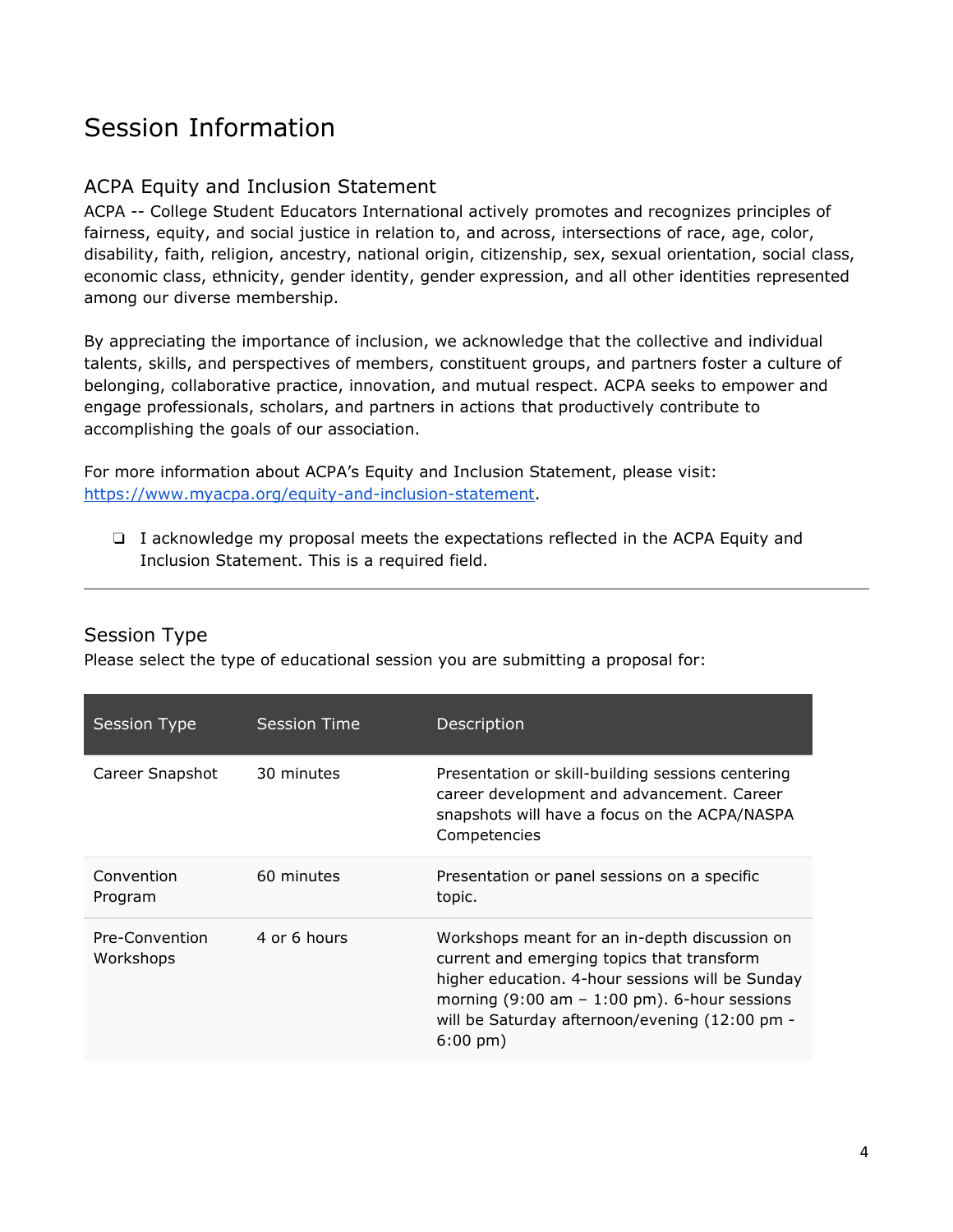| Experiential |  |
|--------------|--|
| Program      |  |

60 minutes

Creative program with dynamic delivery on a specific topic.

#### Session Title (10-word limit)

Create a short yet impactful title that accurately describes your topic and is also reflective of the goals set forth by ACPA23.

#### Session Abstract (80-word limit)

This session description will be used in the ACPA App and will not be printed in the program book. The abstract serves as context for attendees on your topic area. Attendees use the ACPA App to decide which sessions to attend during the Convention. Make sure the abstract is consistent with your presentation.

### Learning Outcomes (25-word limit each)

Learning outcomes and goals should outline what participants will gain from your session. Each learning outcome should be specific and measurable. They should be relevant to the topic and achievable in the outline of the session. Please limit each Learning Outcome to 25 words.

Learning Outcome 1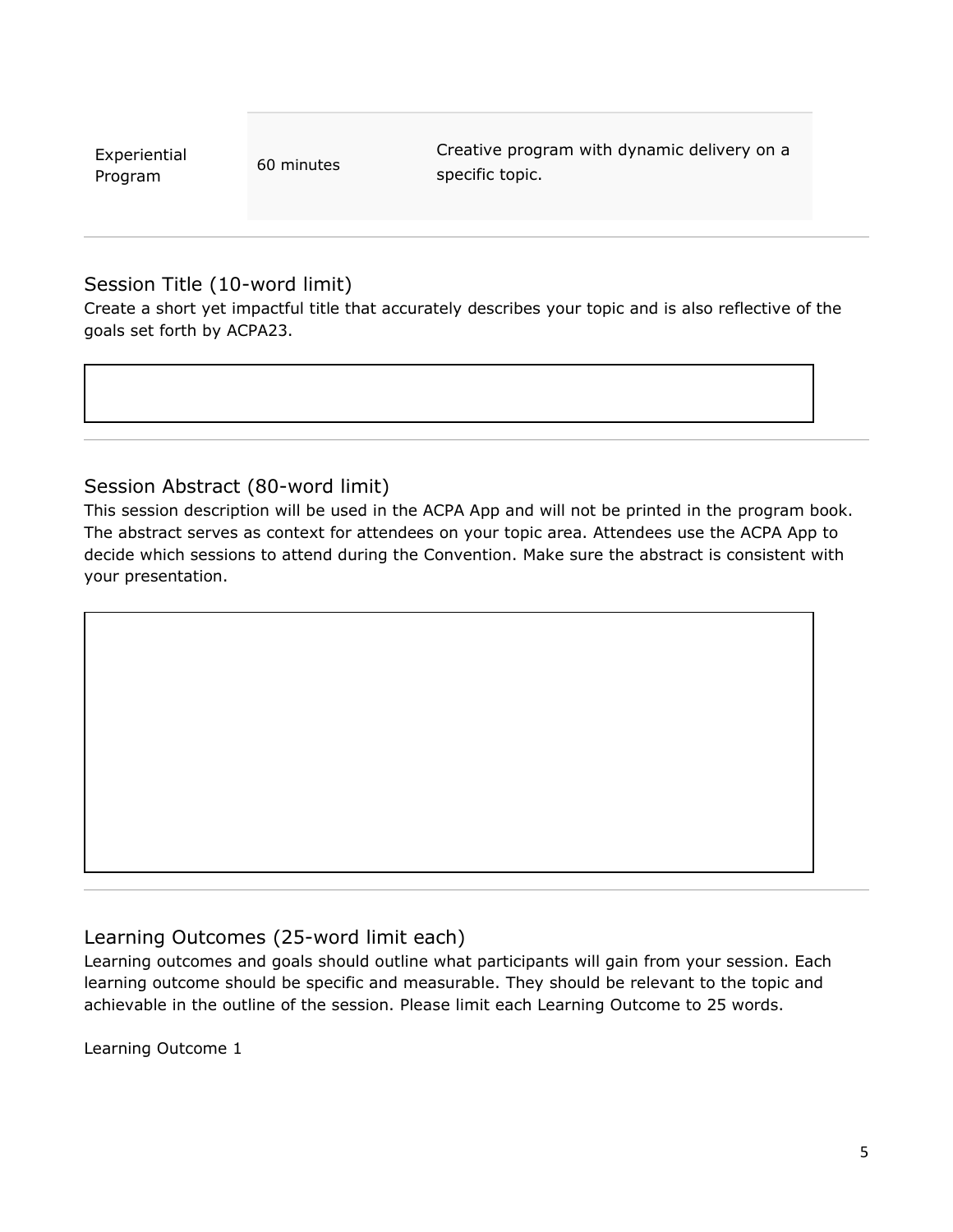Learning Outcome 2

Learning Outcome 3

#### Relevance to the Profession (400-word limit)

Provide a brief overview of this session's relevance to the student affairs profession. This can include relevant literature, theoretical frameworks, general observations from your campus which may be applicable broadly, OR ways of knowing/being in/understanding the world that explain why your topic matters to higher education, student affairs and/or college students.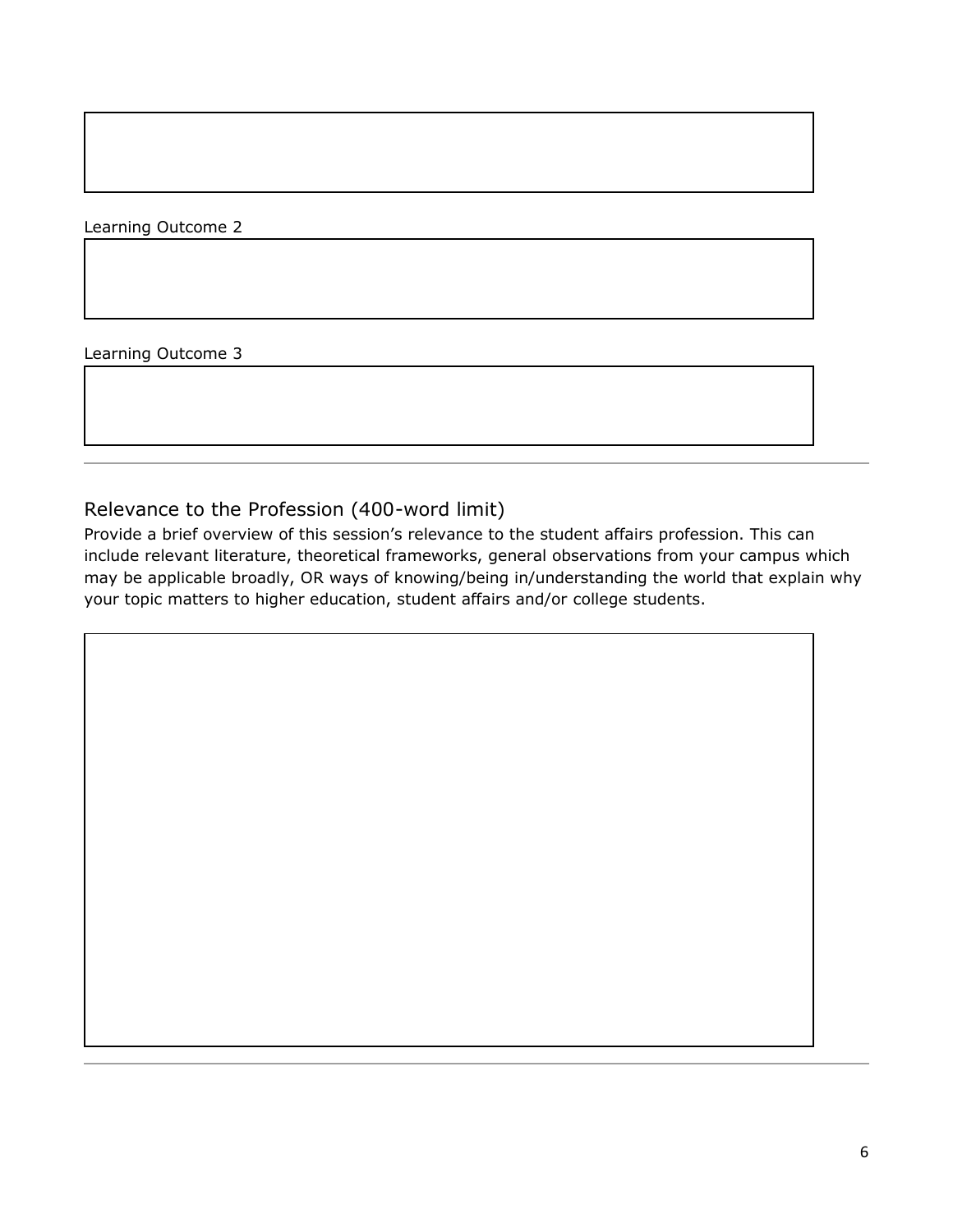### Citations (if applicable)

Please use APA formatting for your citations. Citations should be provided if you reference work that is not your own or your work that is also published in outside sources (e.g. scholarly journals, dissertations, etc.). Citations should also be used if your presentation is heavily influenced by or based on the work of someone else (e.g presentations based on theories, programs from other schools/departments, research studies, etc.) For more information on formatting citations in APA, please visit:

[https://owl.purdue.edu/owl/research\\_and\\_citation/apa\\_style/apa\\_formatting\\_and\\_style\\_guide/refe](https://owl.purdue.edu/owl/research_and_citation/apa_style/apa_formatting_and_style_guide/reference_list_basic_rules.html) [rence\\_list\\_basic\\_rules.html](https://owl.purdue.edu/owl/research_and_citation/apa_style/apa_formatting_and_style_guide/reference_list_basic_rules.html)

## Outline of Session Presentation Component Descriptions and Time Allotments (100-word limit)

Provide a detailed outline of the session via bullet points. Include:

- What the session will cover,
- Time allocations to each component.

The following session types have unique needs to be addressed below.

A. Convention Program Session (60 Minutes) or Career Snapshot Session (30 minutes)- Provide a detailed outline including opportunities for participant engagement in active learning and application.

B. Pre-Convention Workshops - Please provide a detailed agenda/outline and rationale for proposing this content as an extended session, including opportunities for attendee engagement

C. Experiential Programs - Please provide a detailed agenda/outline and rationale for proposing this content in this format, including logistical and technical needs for the format (i.e. projector, stage, display boards, etc.).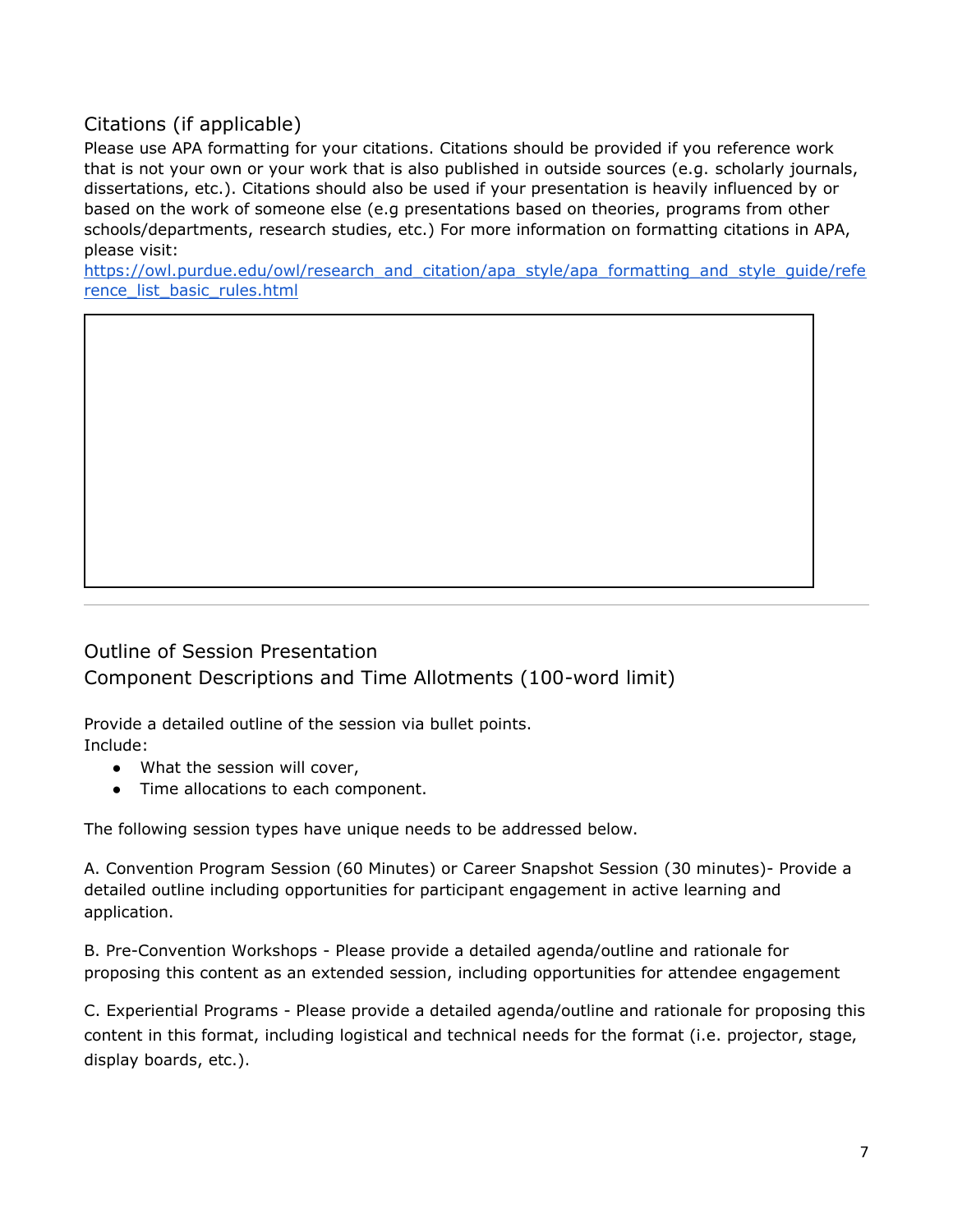

Participation Component (100-word limit)

Describe how attendees will be encouraged to actively participate during the program and how the program components will be informed by principles of [Universal Design.](https://universaldesign.ie/what-is-universal-design/) Examples of engagement during previous programs include Q&A sessions, small group discussion time, time for individual reflection and sharing with the group, and worksheets.

### Synthesis and Application of Knowledge (100-word limit)

Describe how the various components of the program will translate to direct application and synthesis of learning by those that attend the program.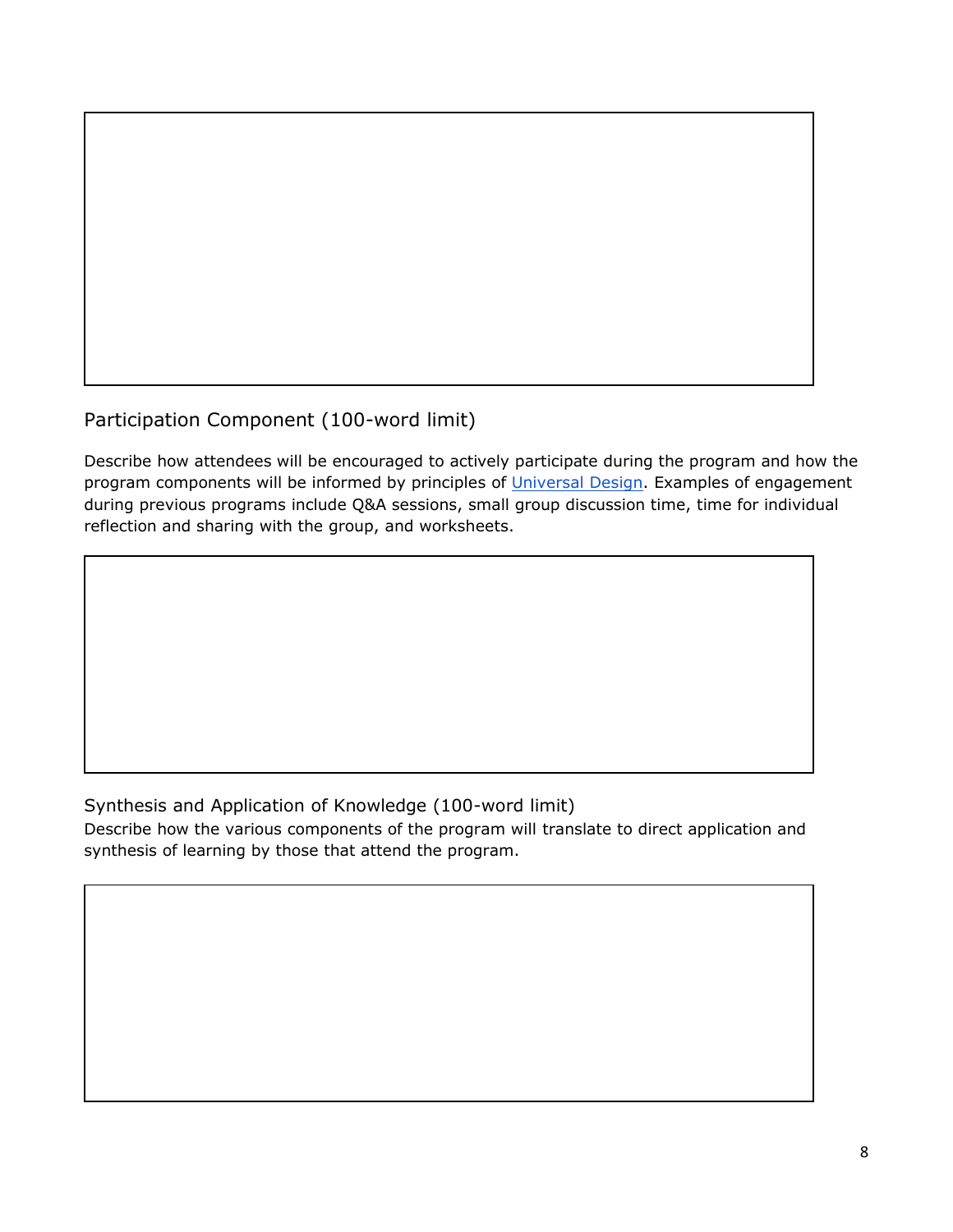#### Target Audience for your Session

Please identify the ideal target audience for your session (which audience would benefit most from your session). These should connect in some way to your expressed learning outcomes. As you develop your session, please note that your session will still remain open to all participants. This section will better help participants identify sessions to guide their professional development. Select all that apply

- ❏ Adjunct Faculty Member
- ❏ College/University President or CEO
- ❏ Entry Level
- ❏ Faculty Member
- ❏ Graduate Student
- ❏ Mid Level
- ❏ Senior Level
- ❏ Senior Level Academic Affairs Officer
- ❏ Senior Student Affairs Officer
- ❏ Undergraduate Student
- ❏ Two-year institution
- ❏ Four-year institution
- ❏ Public Institution
- ❏ Private Institution
- ❏ Institution size up to 5,000 students
- ❏ Institution size 5,001-25,000 students
- ❏ Institution size 25,001- 40,000 students
- ❏ Institution size more than 40,000 students
- ❏ Other

### Connection to ACPA's Strategic Imperative for Racial Justice & Decolonization (400-word limit)

ACPA is committed to helping our members develop competencies to engage in this work within their respective roles and responsibilities in student affairs. We encourage each of our members and all of our colleagues in student affairs and higher education to reflect on this essential question, "How does my work contribute towards advancing racial justice and decolonization work?"

For more information about ACPA's Strategic Imperative for Racial Justice and Decolonization, please visit: [https://www.myacpa.org/sirjd.](https://www.myacpa.org/sirjd)

For more information about ACPA's Equity and Inclusion Statement, please visit: <https://www.myacpa.org/equity-and-inclusion-statement>

---

In what ways does your session contribute to this goal of advancing racial justice, healing, and decolonizing practices and/or promotes inclusion and equity in the field?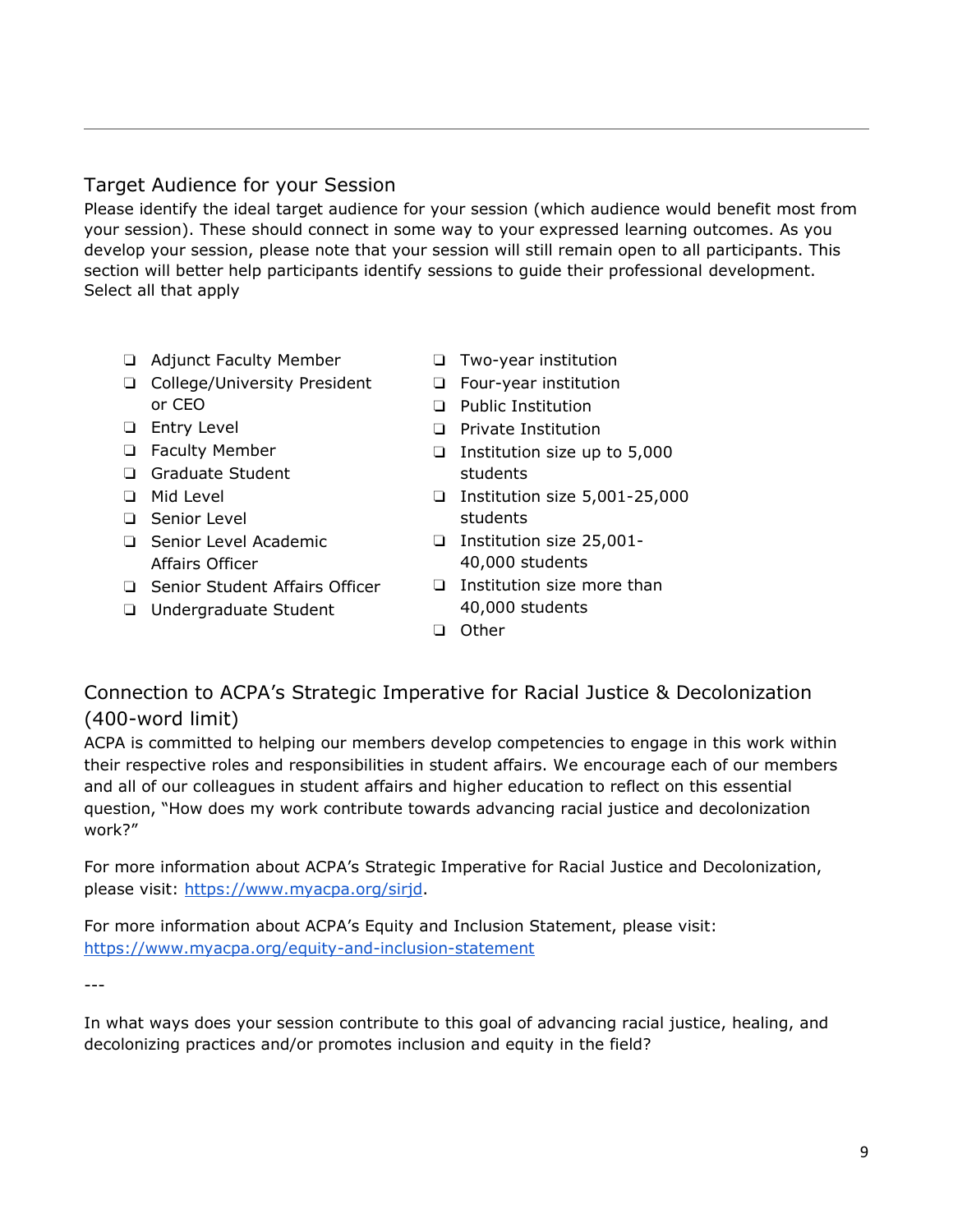#### Professional Competencies (Choose 2)

An essential component of the Convention experience is for all educational sessions to address the ACPA/NASPA Professional Competencies. Select no more than two competencies your program session engages:

- ❏ Advising and Supporting (A/S)
- ❏ Assessment, Evaluation, and Research (AER)
- ❏ Law Policy and Governance (LPG)
- ❏ Leadership (LEAD)
- ❏ Organizational and Human Resources (OHR)
- ❏ Personal and Ethical Foundations (PEF)
- ❏ Social Justice and Inclusion (SJI)
- ❏ Student Learning and Development (SLD)
- ❏ Technology (TECH)
- ❏ Values, Philosophy, and History (VPH)

#### Program Session Endorsement

You have the option to request endorsement by an ACPA entity group (Commissions,

Coalitions/Networks, Communities of Practice) for your program. Endorsed sessions are promoted by the entity groups that align with their missions. All programs, regardless of whether you choose this option, will receive equitable assessment by program reviewers. Only Convention Program Sessions are available for endorsement. Be intentional in determining if your program proposal clearly aligns with an entity group. Before deciding, review the list of ACPA entity groups by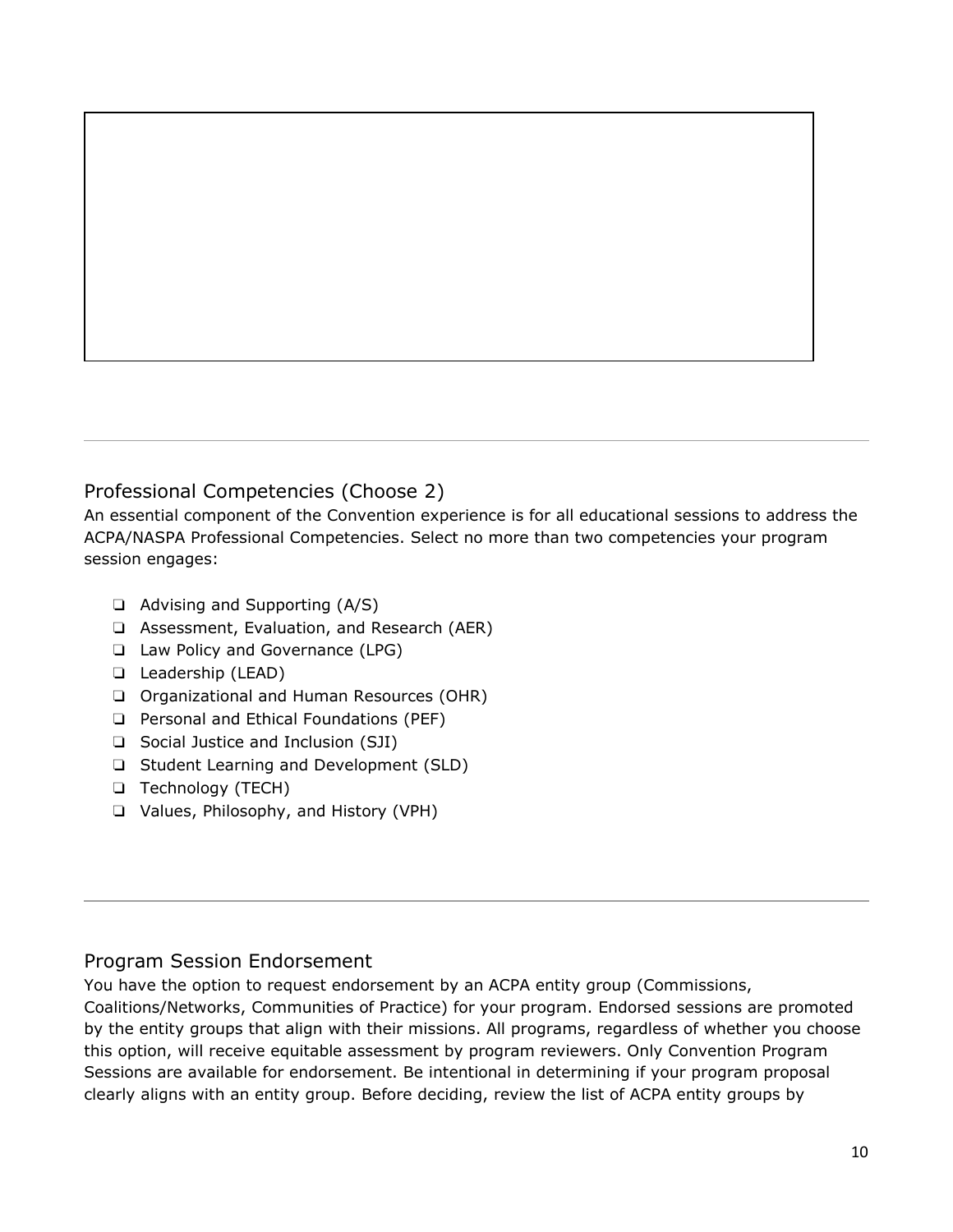clicking on the Commissions, Coalitions/Networks, and Communities of Practice links on this page: [http://www.myacpa.org/getinvolved.](http://www.myacpa.org/getinvolved)

- ❏ I am requesting this proposal be reviewed as a possible endorsed session by one or two ACPA Entity Groups (Commissions, Coalitions/Networks, Communities of Practice)
- ❏ I am not requesting this proposal be reviewed as a endorsed session

If you request endorsement, the online form will present you with a list of ACPA entity groups. You may select no more than two.

- ❏ Coalition for (Dis)ability
- ❏ Coalition for Sexuality & Gender Identities (CSGI)
- ❏ Coalition on Men and Masculinities
- ❏ Coalition for Women's Identities
- ❏ Coalition for Multicultural Affairs
- ❏ CMA Asian Pacific American Network (APAN)
- ❏ CMA Latin@/x Network (LN)
- ❏ CMA Multiracial Network (MRN)
- ❏ CMA Pan African Network (PAN)
- ❏ Native, Aboriginal, and Indigenous Coalition (NAIC)
- ❏ Indigenous Student Affairs Network (ISAN)
- ❏ Commission for Academic Affairs
- ❏ Commission for Academic Support
- ❏ Commission for Admissions, Orientation, and First-year Programs
- ❏ Commission for Assessment and Evaluation
- ❏ Commission for Campus Safety and Emergency Preparedness
- ❏ Commission for Career Services
- ❏ Commission for Commuter Students and Adult Learners
- ❏ Commission for Counseling and Psychological Services
- ❏ Commission for Global Dimensions of Student Development
- ❏ Commission for Graduate and Professional Student Affairs
- ❏ Commission for Housing and Residential Life
- ❏ Commission for Professional Preparation
- ❏ Recreation, Athletics and Wellness Commission
- ❏ Commission for Social Justice Educators
- ❏ Commission for Spirituality, Faith, Religion, and Meaning
- ❏ Commission for Student Conduct and Legal Issues
- ❏ Commission for Student Involvement
- ❏ Commission for Two-year Colleges
- ❏ Graduate Students and New Professionals Community of Practice
- ❏ Mid-Level Community of Practice
- ❏ Senior Level Community of Practice

## Topics (Choose 2)

Select no more than two options among the following list of topics to provide guidance to participants as to the type of knowledge shared in the session you have proposed.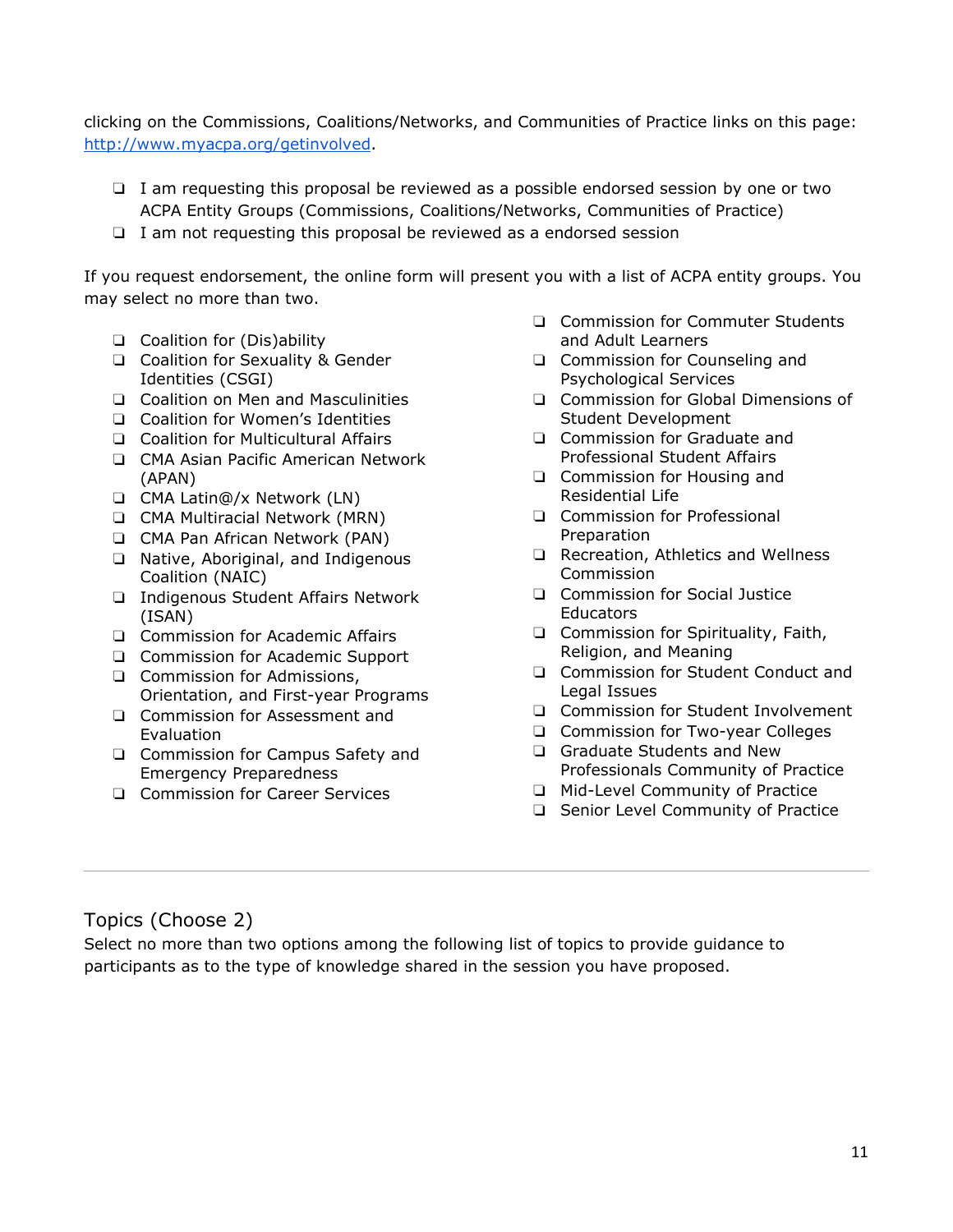- ❏ Academic Advising/Support
- ❏ Academic Affairs
- ❏ Administrative Leadership
- ❏ Admissions/Enrollment Management
- ❏ Adult Learners
- ❏ Alcohol and Other Drugs
- ❏ Asian America and Native American Pacific Serving Institution (AANAPISI)
- ❏ Assessment and Evaluation
- ❏ Athletics/Recreation
- ❏ Career Development and Services
- ❏ Career Planning/Job Searching
- ❏ Colonization in Higher Education
- ❏ Community Service/Service Learning/Civic Engagement
- ❏ Commuter Students
- ❏ Compliance/Legal Issues
- ❏ Counseling and Psychological **Services**
- ❏ Crisis Response and Campus **Safety**
- ❏ Disability and Disability Awareness
- ❏ Diversity and Inclusion
- ❏ Doctoral Students
- ❏ Entry-Level Professional
- ❏ Faculty/Teaching
- ❏ Faith/Spirituality
- ❏ Fraternity/Sorority Life
- ❏ Gender Identity/Gender Expression
- ❏ Global Dimensions of Student Development/International Education and Issues
- ❏ Graduate and Professional Schools / Graduate and Professional Student Affairs
- ❏ Graduate Students
- ❏ Higher Education Associations/Non-Profit Management
- ❏ Hispanic Serving Institutions (HSI)
- ❏ Historically Black Colleges and Universities (HBCU)
- ❏ Housing and Residential Life
- ❏ Leadership Development
- ❏ Men's Identities and Masculinities
- ❏ Academic Advising/Support
- ❏ Academic Affairs
- ❏ Administrative Leadership
- ❏ Admissions/Enrollment Management
- ❏ Adult Learners
- ❏ Alcohol and Other Drugs
- ❏ Asian America and Native American Pacific Serving Institution (AANAPISI)
- ❏ Assessment and Evaluation
- ❏ Athletics/Recreation
- ❏ Career Development and Services
- ❏ Career Planning/Job Searching
- ❏ Colonization in Higher Education
- ❏ Community Service/Service Learning/Civic Engagement
- ❏ Commuter Students
- ❏ Compliance/Legal Issues
- ❏ Counseling and Psychological **Services**
- ❏ Crisis Response and Campus **Safety**
- ❏ Disability and Disability Awareness
- ❏ Diversity and Inclusion
- ❏ Doctoral Students
- ❏ Entry-Level Professional
- ❏ Faculty/Teaching
- ❏ Faith/Spirituality
- ❏ Fraternity/Sorority Life
- ❏ Gender Identity/Gender Expression
- ❏ Global Dimensions of Student Development/International Education and Issues
- ❏ Graduate and Professional Schools / Graduate and Professional Student Affairs
- ❏ Graduate Students
- ❏ Higher Education Associations/Non-Profit Management
- ❏ Hispanic Serving Institutions (HSI)
- ❏ Historically Black Colleges and Universities (HBCU)
- ❏ Housing and Residential Life
- ❏ Leadership Development
- ❏ Men's Identities and Masculinities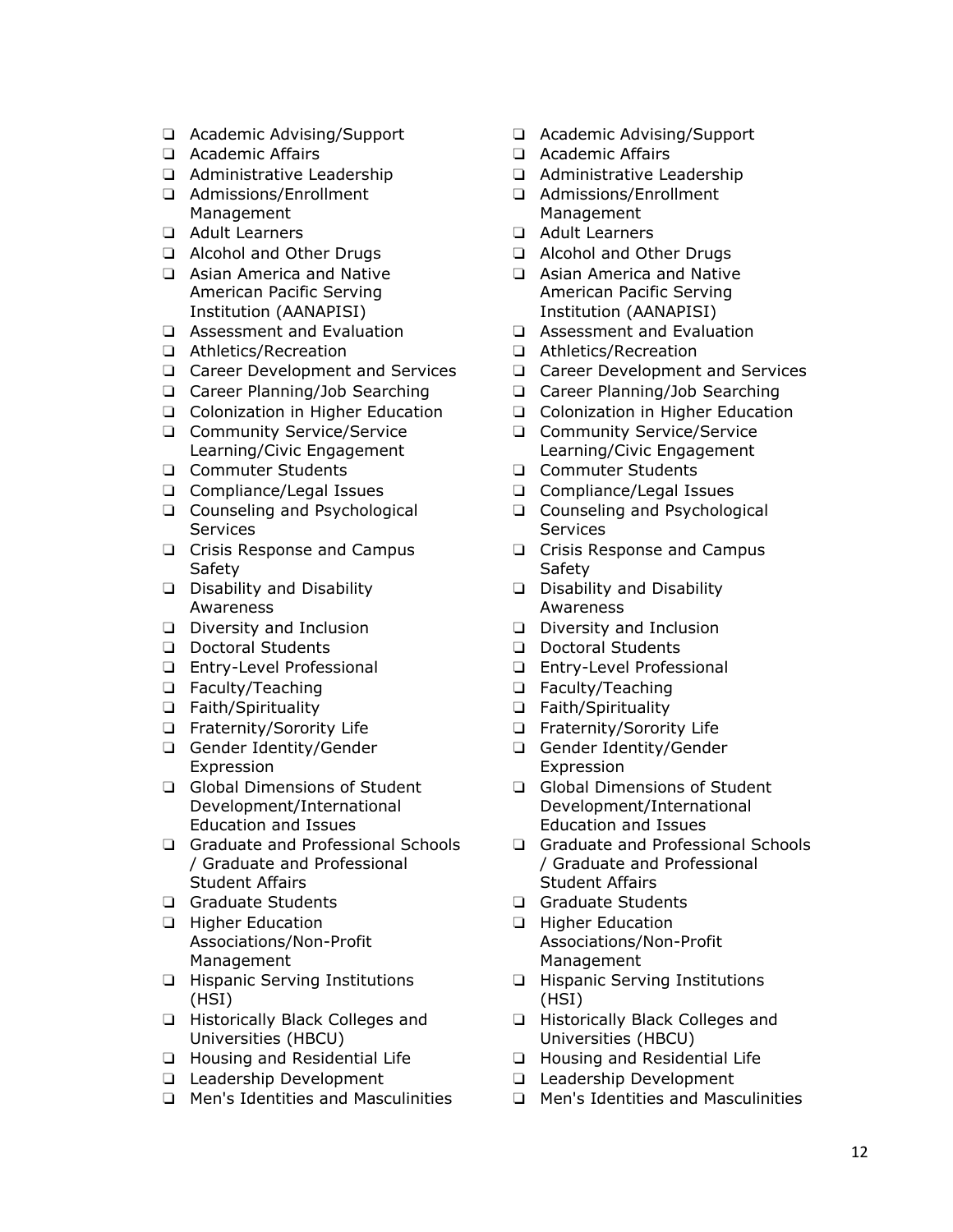- ❏ Mid-Level Professionals
- ❏ Minority Serving Institutions (MSI)
- ❏ Multicultural Affairs
- ❏ New Professionals
- ❏ Orientation/First-Year Experience
- ❏ Parents/Families
- ❏ Personal Development
- ❏ Professional Preparation
- ❏ Religious/Faith-Based Institutions
- ❏ Senior Student Affairs Officers
- ❏ Sexual Assault and Violence/Title IX
- ❏ Sexual Orientation/Sexuality
- ❏ Social Justice
- ❏ Student Conduct and Legal Issues
- ❏ Student Involvement
- ❏ Supervision/Management
- ❏ Sustainability
- ❏ Technology/Social Media
- ❏ Trans Identities
- ❏ Tribal Colleges and Universities
- ❏ Two-year Colleges/Community Colleges
- ❏ Veterans Services
- ❏ Wellness
- ❏ Women and Women's Identities
- ❏ Other
- ❏ Mid-Level Professionals
- ❏ Minority Serving Institutions (MSI)
- ❏ Multicultural Affairs
- ❏ New Professionals
- ❏ Orientation/First-Year Experience
- ❏ Parents/Families
- ❏ Personal Development
- ❏ Professional Preparation
- ❏ Religious/Faith-Based Institutions
- ❏ Senior Student Affairs Officers
- ❏ Sexual Assault and Violence/Title IX
- ❏ Sexual Orientation/Sexuality
- ❏ Social Justice
- ❏ Student Conduct and Legal Issues
- ❏ Student Involvement
- ❏ Supervision/Management
- ❏ Sustainability
- ❏ Technology/Social Media
- ❏ Trans Identities
- ❏ Tribal Colleges and Universities
- ❏ Two-year Colleges/Community Colleges
- ❏ Veterans Services
- ❏ Wellness
- ❏ Women and Women's Identities
- ❏ Other

# Continuing Education Units (CEUs)

Some programs may be eligible for Continuing Education Units (CEUs). Is this program psychological in nature so that it can be considered for CEUs?

- ❏ Yes
- ❏ No

# Inclusive Language Check

❏ I agree that this session utilizes inclusive language and have reviewed this proposal for, and removed, any marginalizing language (e.g., ableist, gendered, racist). Please note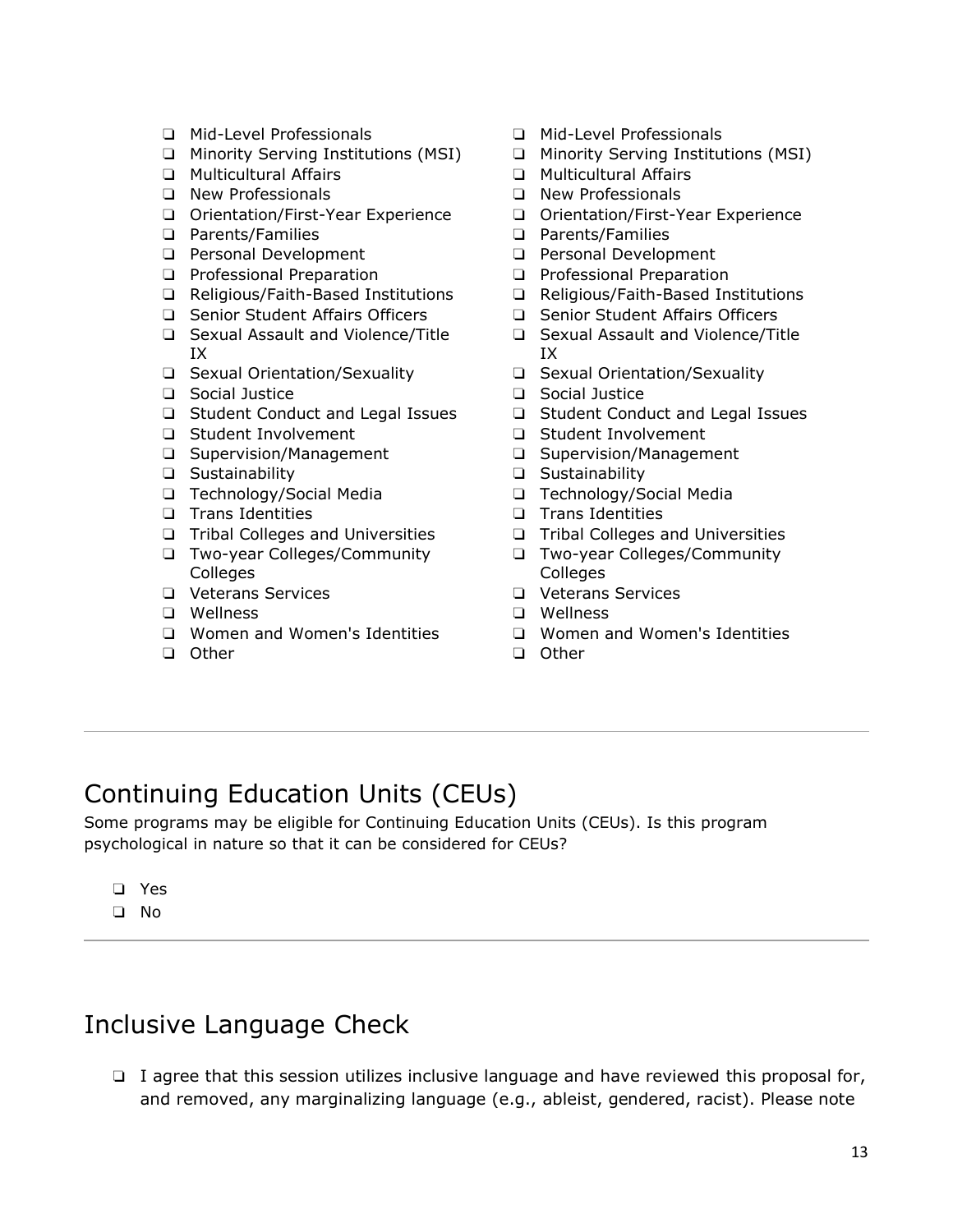the ACPA23 Equity & Inclusion (E&I) team will review the title and abstract for any language that may be problematic. If any such language is found, you will be contacted by the E&I or Program team.

# Universal Design Principles

The purpose of Universal Design Principles for Presentations is to support the design of materials, discussions, and educational activities that are accessible to all participants. Examples of implementing Universal Design Principles include but are not limited to: using the provided microphone during a session, designing presentations with contrasting colors and sans serif fonts, and providing opportunities for participants to engage content in multiple ways (e.g. presentation, discussion, activities). Additional information about Universal Design Principles and resources will be provided to ACPA23 presenters.

❏ I agree, should this session be accepted, I will use Universal Design Principles in designing and implementing this session.

# Confirm Spell Checking

Check the box below to confirm that you have proofread the submissions for spelling, punctuation, capitalization, and language that may be problematic. What you enter here is exactly what will appear in the convention app, with the exception of any changes that need to be made to address problematic language/word choice.

❏ I have proofread all content for correct spelling, punctuation, capitalization, and problematic language.

### Special Program Track Consideration

ACPA23 is excited to offer two special tracks in relation to the work of the association on the Strategic Imperative for Racial Justice and Decolonization and ongoing priorities in higher education for Historically Black Colleges and Universities (HBCUs), Hispanic Serving Institutions (HSIs), Tribal Colleges and Universities (TCUs), and other Minority Serving Institutions (MSIs). Additionally, ACPA23 will offer a special track for sessions that specifically focus on navigating new boundaries and opportunities in higher education and student affairs/on your campus and their impact on practice.If you believe your session would be a good fit for one of these tracks, please indicate so below. The Convention team will review the session information you have provided to determine if the session would be a good fit for one of the special tracks.

❏ This session focuses on the application and implementation of the Strategic Imperative for Racial Justice and Decolonization into practice on campus.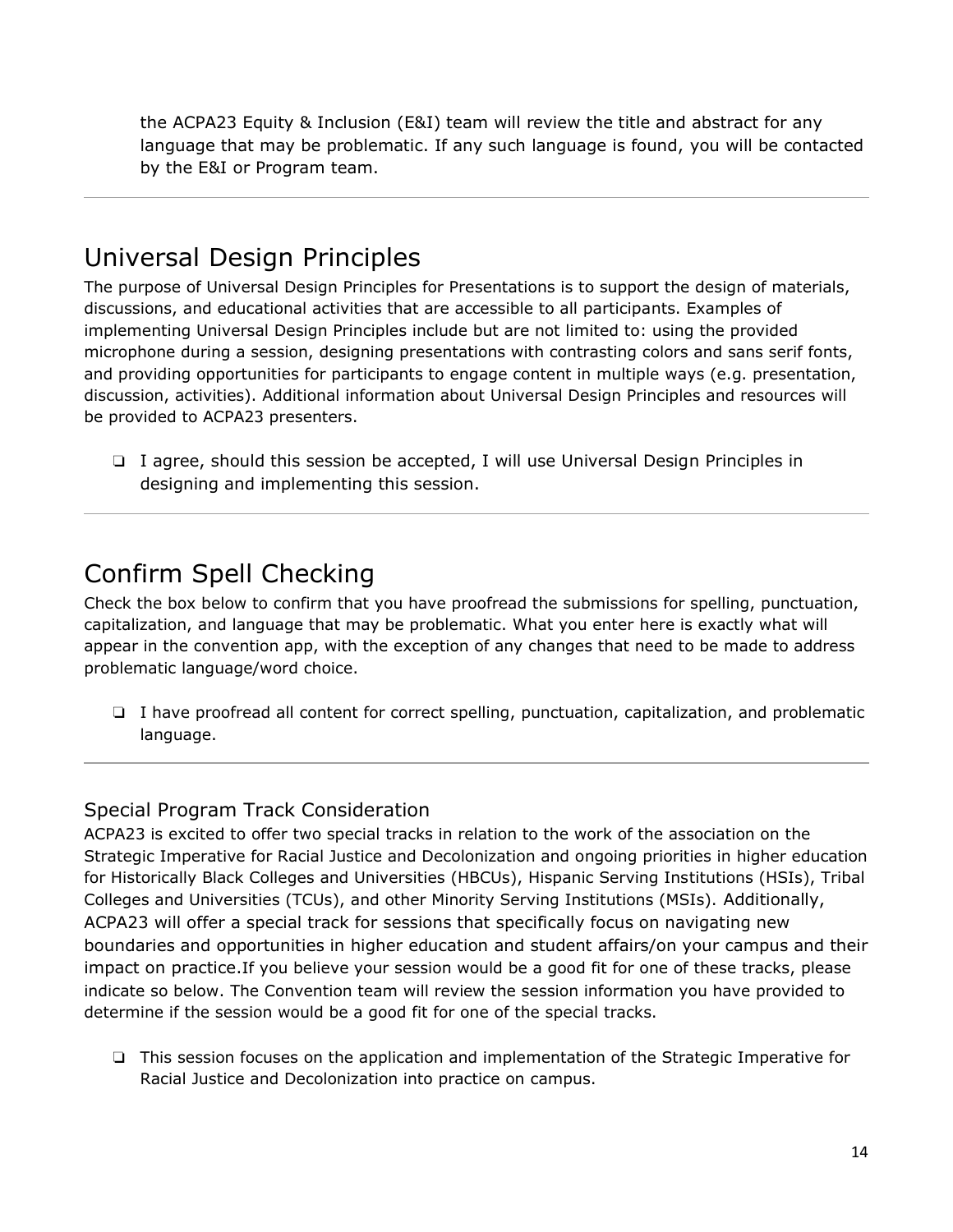- ❏ This session focuses on navigating new boundaries and opportunities in higher education and student affairs/on your campus and/or practice at an HBCU, HSI, TCU, or MSI.
- ❏ I am not proposing this session to be a part of either special track.

Your information will not be saved until you have completed all of the required information on this page and the next page. You will be able to make changes to your submission up until Friday, 9 September 2022 at 11:59 pm EST. Please click the CONTINUE button.

# Important Reminders for Presenters

#### Proposal Review:

On the online form, you will be asked to review the information that you entered above.

#### Adding Co-Presenters:

If the Co-Presenter(s) will join you at your proposed session, you will need to add the Co-Presenter(s) to your proposal before submitting it. To add Co-Presenter(s) select the icon that has a person and a plus sign (when hovering on the icon it says "Add Another Presenter"). You will need to search each Co-Presenter in the ACPA Member Database by either First Name, Last Name, or Email Address to add them to the proposal. If the Co-Presenter(s) are not in the ACPA Database, select Search Again to create a new profile for the Co-Presenter. You will need to provide the Co-Presenter's profile information including First Name/Family Name, Last Name/Family Name, Title, College/University/Organization, Address, Phone, and Email Address.

#### Save and Edit Later:

Select the "Save and Edit Later" button if you plan to return to the proposal to make edits.

#### Submit:

When you are satisfied the information in your proposal is correct and finalized, select the "Submit" button on the program submission form. Please note you will still be able to edit your information after you click Submit until the proposal due date by returning to the Educational Session Service [Center.](https://s1.goeshow.com/acpa/annual/2022/session_submission.cfm)

REMINDERS: This worksheet serves as a guide and is not an official proposal. You will need to [follow this link to submit your official proposal](https://s1.goeshow.com/acpa/annual/2022/session_submission.cfm) for consideration as a part of the ACPA23 curriculum.

The due date to submit a Pre-Convention Workshop proposal is Friday, 29 July 2022. The due date to submit a proposal for all other session types is Friday, 9 September 2022.